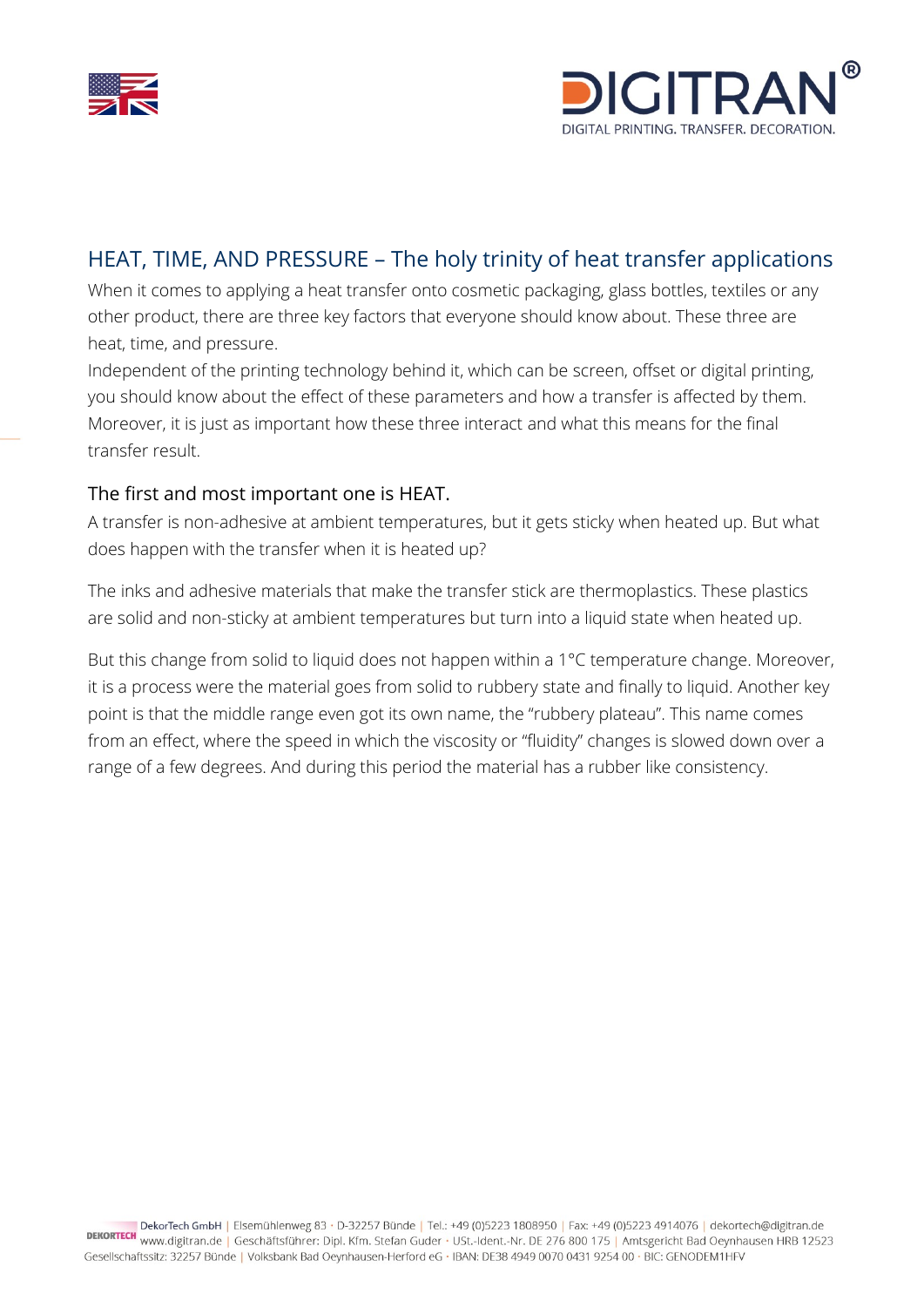



Fig. 1: Viscosity Changes over Temperature

The temperature range of the rubbery plateau and for how many degrees it exists depends on the materials used and can be anywhere from 60°C to over 130°C.

Summed up, with heat we can control how "fluid" the transfer shall become. From solid over rubbery to liquid. But adding further temperature beyond the melting point can lead to decomposition, oxidation, or other significant changes of the material itself.

## The second parameter to adjust is the PRESSURE.

As we just learned, with heat we can make our transfer become sticky due to "melting" it. But how liquid do you want it to be and how much heat can your t-shirt, cosmetic tube or pen take? Most plastics show a similar melting process as our transfer does, which means that too much heat will simply destroy the product. If this is the case, there is a limit to how much heat you can apply. And this is when pressure comes into play.

When the transfer is melted to a degree where it is "rubbery" it can be compared to a selfadhesive tape like scotch or Tesa tape. To understand the effect of pressure, take a piece of tape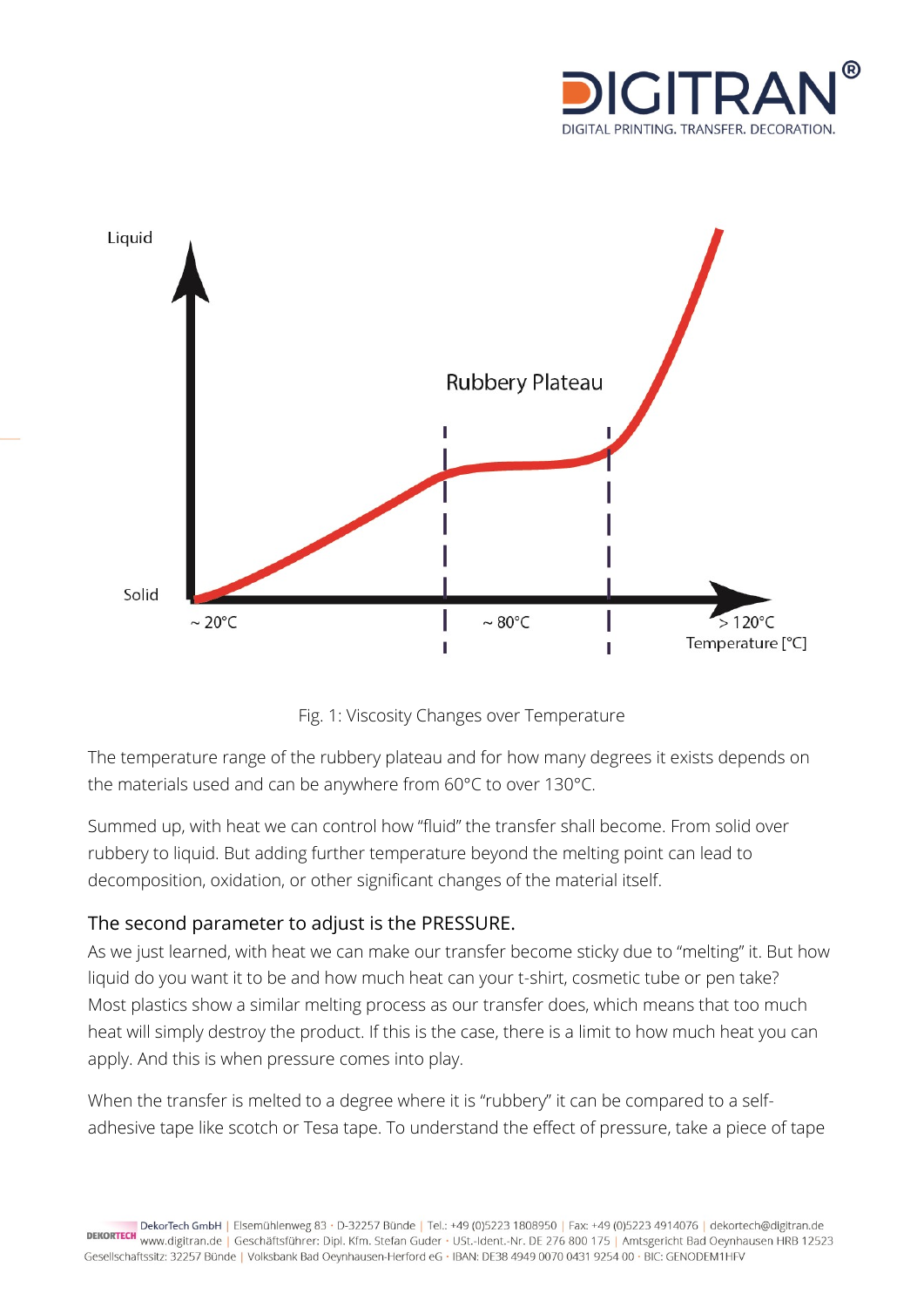

and place it very carefully on a piece of paper (not pressing it on!). Can you blow it off? The answer is yes! Now press it against the same piece of paper. Can you still blow it off? No!

This is the result of pressure. As the transfer is in a soft, rubbery state it can somewhat flow and wet (fig. 2) a surface, creating a better bond. But as the transfer is not a liquid it needs some pressure to force it into this behavior.



Fig. 2: Wetting Behavior of a Liquid on a Solid Surface

*"Wetting is the ability of a [liquid](https://en.wikipedia.org/wiki/Liquid) to maintain contact with a [solid](https://en.wikipedia.org/wiki/Solid) [surface,](https://en.wikipedia.org/wiki/Surface_science) resulting*  from *[intermolecular](https://en.wikipedia.org/wiki/Intermolecular) interactions* when the two are brought together.

An example for bad wetting is when you apply water to a freshly waxed car, while good wetting can be experienced when you spill water on a piece of kitchen paper.

That means: If you want to compensate for missing heat add some more pressure. Accordingly, when you face a pressure sensitive product it can be printed by applying more heat.

## The last and final value is the TIME.

By time the dwell time is meant, during which the heat and pressure do their work on the transfer. This value is most important for production speed. The less time it takes to apply a transfer, the more output per time can be generated.

So, the big question is how much time is needed to apply a transfer properly. The theoretical answer is: "When the transfer has wetted the surface to a sufficient degree." And just as heat and pressure are connected to each other, dwell time is, too.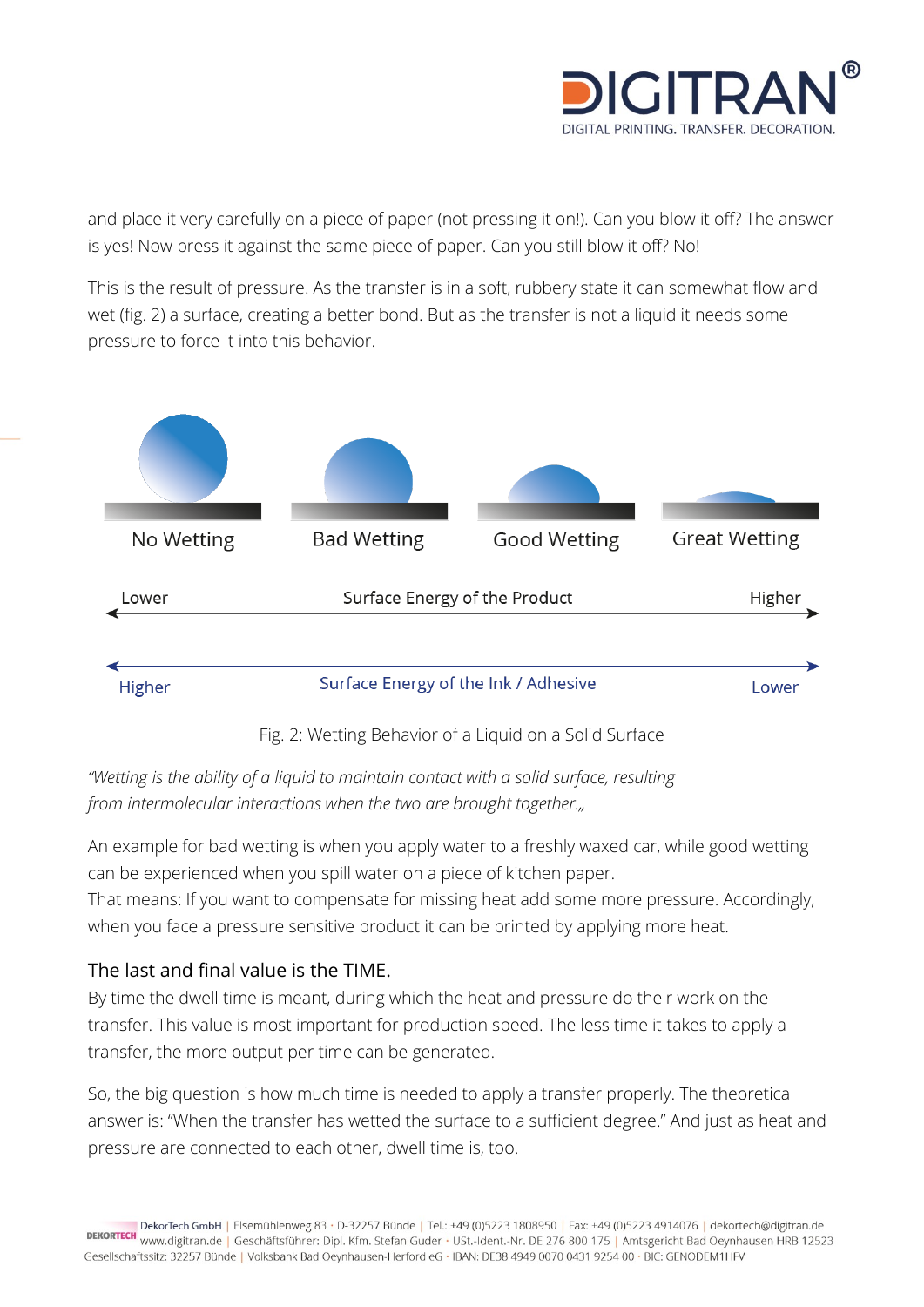

First, dwell time and heat. The more energy in form of heat you apply to the transfer, the faster it will reach its desired transfer temperature, soften, and create a bond with the product. Therefore, a good heat press with a powerful heating plate or roller will reduce your dwell time. Simply due to a faster increase in the transfer's temperature. A similar effect can be experienced with a preheated product.

Second, dwell time and pressure. These two work in a way that is a little more complicated and which correlates with heat, too. To make it a little better to understand. Let us assume we have a product that is heat sensitive, so we cannot crank up the heat as much as we want. In this case, we would simply apply more pressure and force the rubbery adhesive to wet the product this way. Well, the product we imagine is also thin walled and therefore sensitive to pressure. As we can neither melt the transfer sufficiently, nor push it against the surface to wet it, we must give it more time to achieve a good wetting. Imagine the transfer's behavior is like of a very dense dough that slowly spreads on the parchment paper. This is what the transfer will do now, but it takes time.

All in all, this means that dwell time is the last tool to fool with when you have reached your limits of heat and pressure. So, the most important thing that you should keep in mind is that you can compensate each one of these three values with the other two and that they are always acting together.

#### DIGITRAN®

This background knowledge is brought to you by DIGITRAN®, the solutions provider for heat transfer applications. From digitally printed heat transfers to equipment and contract decorating services, DIGITRAN® is there to help you.

Don't miss out to find out if your products can benefit from heat transfer printing as well and visit [www.digitran.de](http://www.digitran.de/) to get in touch with their experts for textile, cosmetics, packaging and industrial applications.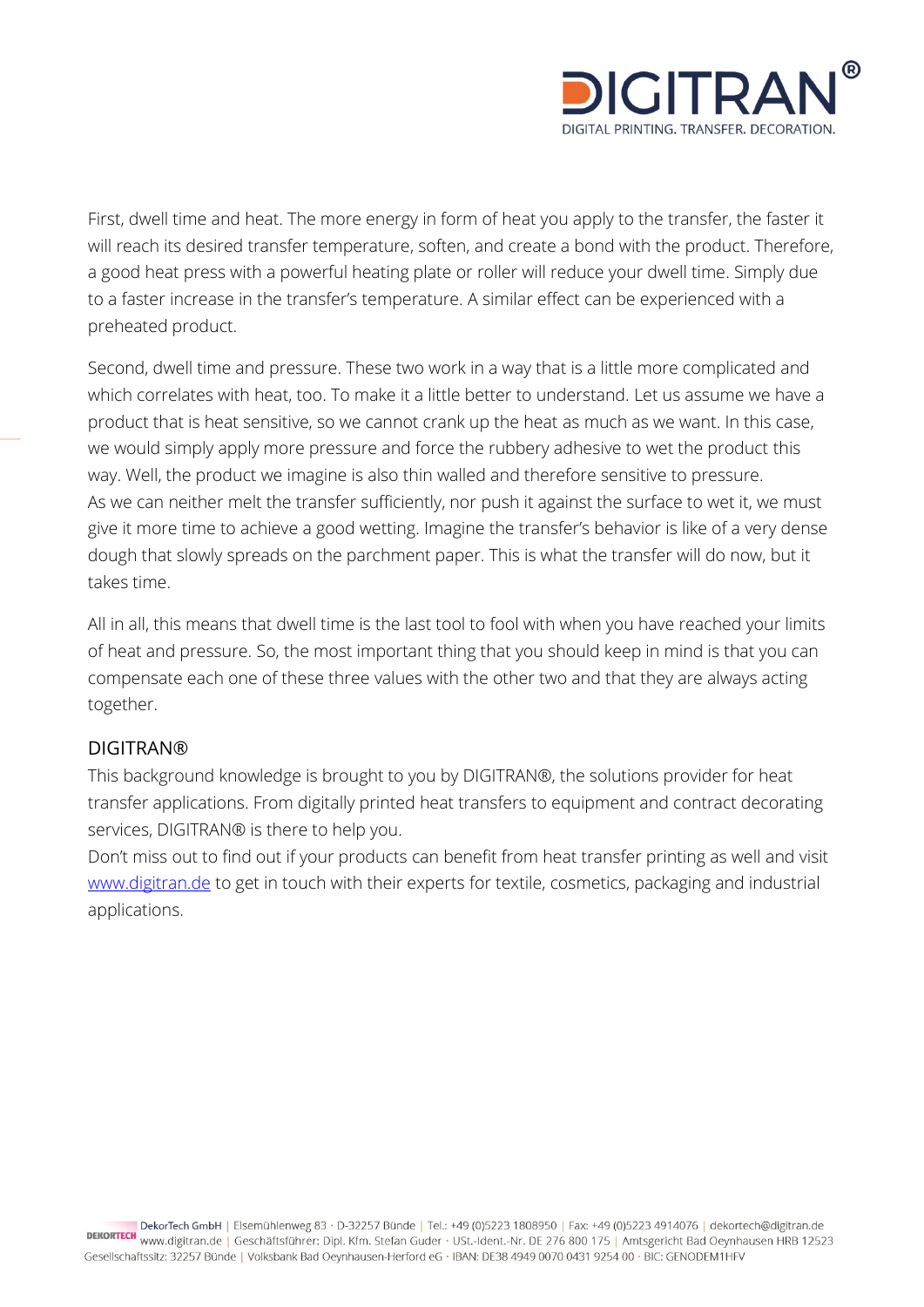



# HITZE, ZEIT UND DRUCK - Die Heilige Dreifaltigkeit der Heißtransferdekoration

Neben vielen anderen Faktoren, die den Heißtransferprozess beeinflussen können, sind die drei wichtigsten die Wärme, die Zeit und der Druck.

Ganz gleich, ob es sich um einen Textiltransfer oder ein Heißtransferbild für Verpackungsanwendungen handelt, Sie sollten die Wirkung dieser Parameter kennen und wissen, wie der Heißtransferprozess von ihnen beeinflusst wird. Darüber hinaus ist es ebenso wichtig, wie diese drei zusammenwirken und was dies für das endgültige Transferergebnis bedeutet.

### Der erste und wichtigste Parameter ist die HITZE.

Ein Heißtransferbild ist bei Umgebungstemperaturen nicht klebrig, wird es aber, wenn man es aufheizt. Aber was genau passiert mit dem Transfer, wenn es erhitzt wird?

Die Farben und Klebstoffe, die das Heißtransferbild klebrig machen, sind sogenannte Thermoplaste. Diese Kunststoffe sind bei Umgebungstemperaturen fest, gehen aber bei Erwärmung in einen flüssigen Zustand über. Eine weitere Erwärmung über den Schmelzpunkt hinaus würde höchstwahrscheinlich zur Zersetzung, Oxidation oder anderen signifikanten Veränderungen des Materials selbst führen.

Aber dieser Wechsel von fest zu flüssig geschieht nicht innerhalb einer Temperaturänderung von 1°C. Vielmehr ist es ein Prozess, bei dem das Material vom festen in den gummiartigen Zustand und schließlich in den flüssigen übergeht. Ein weiterer wichtiger Punkt ist, dass der mittlere Bereich sogar einen eigenen Namen bekommen hat, das "Rubbery Plateau". Dieser Name kommt von einem Effekt, bei dem die Geschwindigkeit, in der sich die Viskosität oder "Fließfähigkeit" ändert, in einem Bereich von einigen Grad Celsius verlangsamt wird. Und in diesem Bereich ist das Material gummiartig.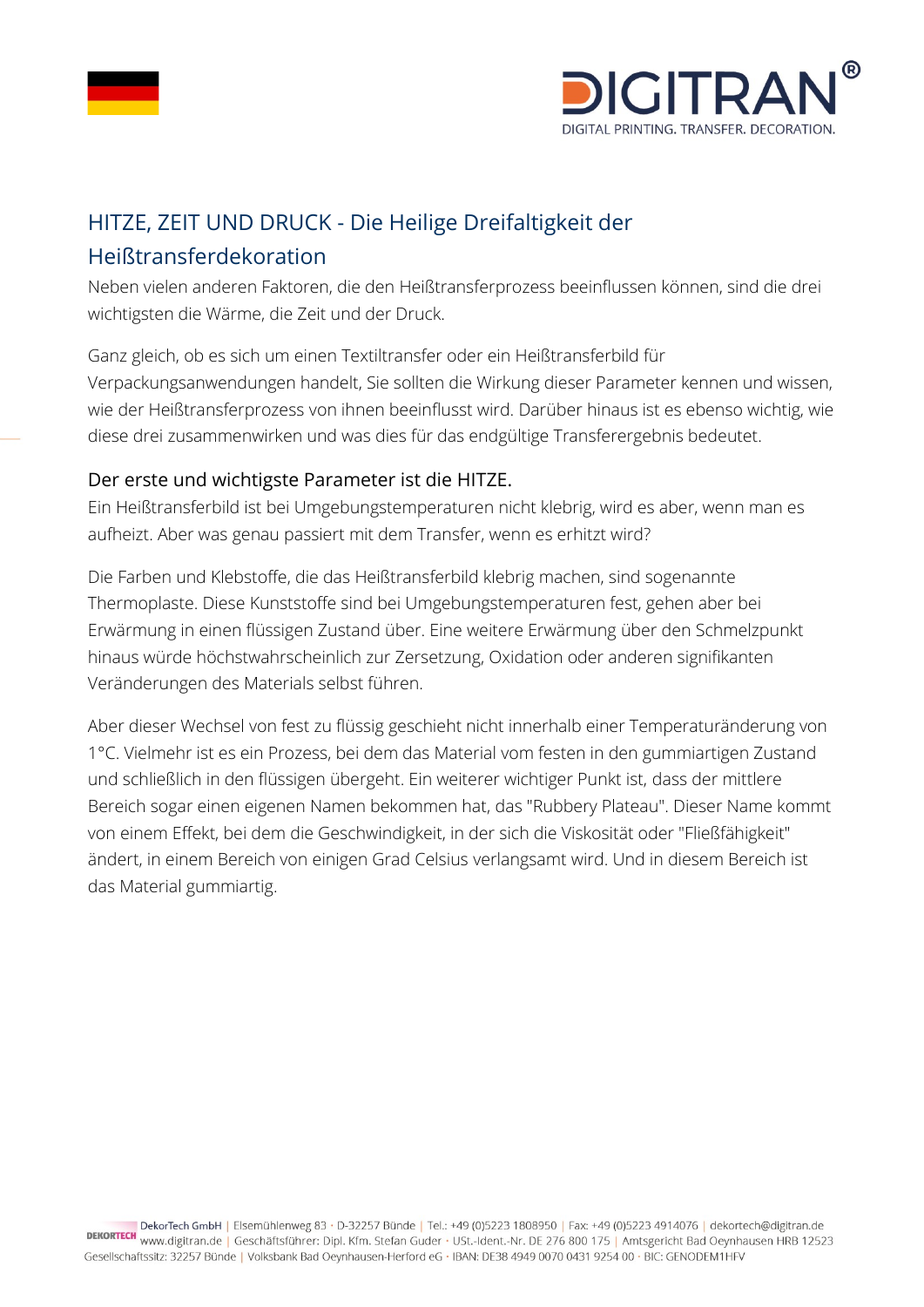



Veränderung der Viskosität in Anhängigkeit der Temperatur

Der Temperaturbereich, in dem das gummiartige Plateau liegt und für wie viele Grad es existiert, hängt von den verwendeten Materialien ab. Einige Systeme zeigen es bei ca. 80°C andere bei 130°C oder sogar noch höheren Temperaturen.

Zusammengefasst können wir mit Wärme steuern, wie "flüssig" die Übertragung werden soll. Mit weniger Wärme wird es eher gummiartig und mit mehr Wärme wird es zu einer Flüssigkeit.

#### Der zweite Parameter, der eingestellt werden kann, ist der Druck.

Wie wir bereits gelernt haben, können wir das Transfer mit Wärme zum Schmelzen bringen und klebrig werden lassen. Aber wie flüssig soll es sein und wie viel Wärme kann Ihr T-Shirt, Ihre Kosmetiktube oder Ihr Stift vertragen? Die meisten Kunststoffe zeigen einen ähnlichen Schmelzprozess wie unser Transfer, was bedeutet, dass zu viel Hitze das Produkt beschädigen kann. Wenn dies der Fall ist, gibt es eine Grenze, wie viel Hitze Sie anwenden können. Genau an dieser Stelle kommt der Druck ins Spiel.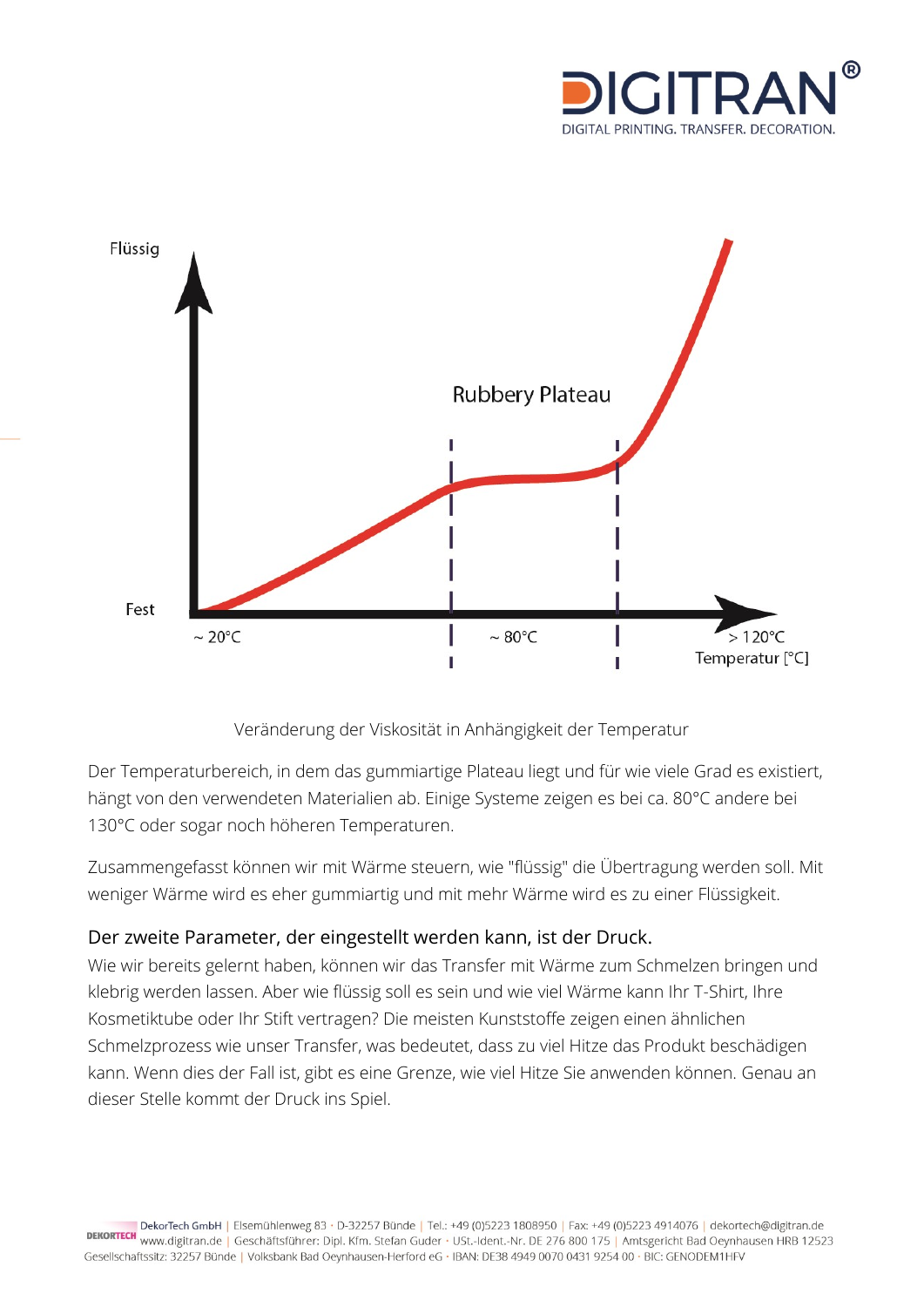![](_page_6_Picture_0.jpeg)

Wenn das Heißtransferbild bis zu einem gummiartigen Zustand geschmolzen ist, kann man es mit einem Selbstklebeband wie Scotch- oder Tesaband vergleichen werden. Um die Wirkung von Druck besser zu verstehen, nehmen Sie ein Stück Klebeband und legen Sie es sehr vorsichtig auf ein Stück Papier (nicht andrücken!). Können Sie es runterpusten? Die Antwort lautet: Ja! Drücken Sie es nun gegen das gleiche Stück Papier. Lässt es sich immer noch runterpusten? Ganz klar: Nein!

Dies ist das Ergebnis des Drückens. Da sich das Transferbild in einem weichen, gummiartigen Zustand befindet, kann es, wenn auch nur langsam, fließen und eine Oberfläche benetzen. Da es aber nicht wirklich flüssig ist, braucht es einen gewissen Druck, um dieses Verhalten zu erzwingen. Mit anderen Worten: Wenn Sie aufgrund eines wärmeempfindlichen Produkts nicht die gewünschte Hitze aufbringen können, lässt sich dieses Problem mit mehr Druck überwinden.

![](_page_6_Figure_3.jpeg)

Benetzungsverhalten einer Flüssigkeit auf einer festen Oberfläche

*"Benetzung ist die Fähigkeit einer Flüssigkeit, den Kontakt mit einer festen Oberfläche aufrechtzuerhalten, die aus intermolekularen Wechselwirkungen resultiert, wenn die beiden zusammengebracht werden."*

Um zu einem ähnlichen Ergebnis zu kommen, kann man also fehlende Wärme durch höheren Druck kompensieren. Dementsprechend kann ein druckempfindliches Produkt durch Anwendung von mehr Wärme bedruckt werden.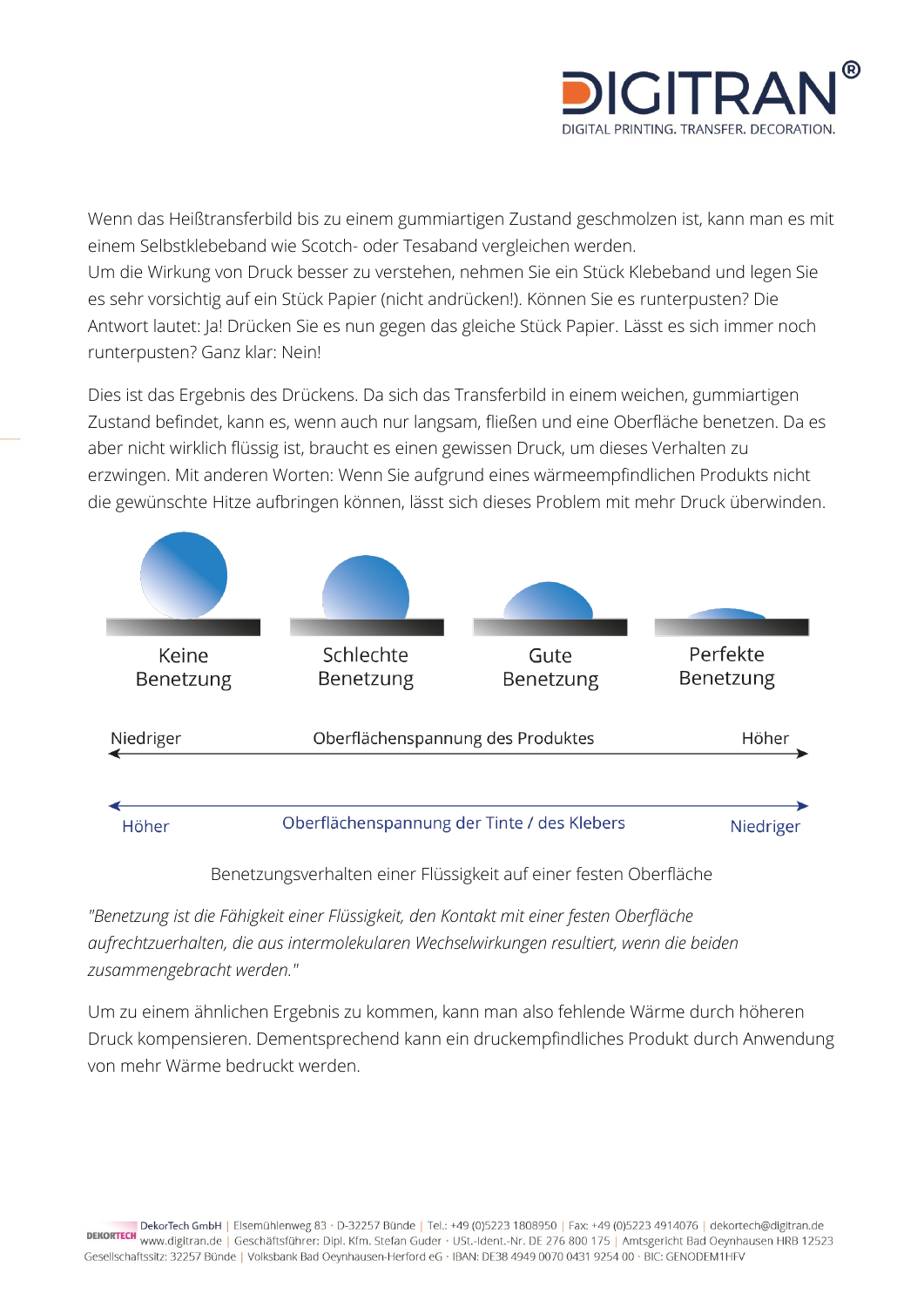![](_page_7_Picture_0.jpeg)

#### Der letzte und entscheidende Wert ist die Zeit.

Mit Zeit ist die Verweilzeit gemeint, in der Wärme und Druck auf das Heißtransferbild einwirken. Dieser Wert ist für die Produktionsgeschwindigkeit am wichtigsten. Je weniger Zeit für das Applizieren eines Transfers benötigt wird, desto mehr Leistung pro Zeit kann erreicht werden.

Die große Frage ist also, wie viel Zeit benötigt wird, um ein Transfer richtig aufzubringen. Die theoretische Antwort lautet: "Wenn das Transfer die Oberfläche in ausreichendem Maße benetzt hat." Und so wie Wärme und Druck miteinander verbunden sind, so ist es auch die Verweilzeit.

#### *Verweilzeit vs. Wärme*

Je mehr Energie in Form von Wärme Sie dem Transfer zuführen, desto schneller erreicht es die gewünschte Transfertemperatur. Eine Transferpresse mit einer leistungsstarken Heizplatte oder einem vorgewärmten Produkt verkürzt die Verweilzeit, einfach weil die Temperatur des Transfers schneller zum benötigten Wert ansteigt.

#### *Verweilzeit vs. Druck (und Wärme)*

Der Zusammenhang von Verweilzeit und Druck ist etwas komplizierter und ist zudem stark von der Hitze abhängig. Nehmen wir an, wir haben ein Produkt, das hitzeempfindlich ist, so dass wir die Transfertemperatur nicht unendlich hoch einstellen können. In diesem Fall würden wir einfach den Druck erhöhen und den gummiartig geschmolzenen Klebstoff zu zwingen, das Produkt zu benetzen. Nun, das Produkt, das wir uns vorstellen, ist zusätzlich dünnwandig und damit druckempfindlich.

Da wir es nicht gegen die Oberfläche drücken können, um eine Benetzung zu erreichen, müssen wir ihm mehr Zeit geben, um dies von selbst zu schaffen. In diesem Fall können Sie sich das Verhalten des Transfers ähnlich dem eines Klumpen sehr dichten Teigs vorstellen, der sich langsam auf dem Backpapier ausbreitet. Genau so würde sich das Transferbild auf der Produktoberfläche verhalten.

Alles in allem bedeutet dies, dass die Verweilzeit das letzte Werkzeug ist, mit dem man herumspielen kann, wenn die Grenzen von Hitze und Druck erreicht wurde.

#### DIGITRAN®

Dieses Hintergrundwissen wird Ihnen von DIGITRAN®, dem Lösungsanbieter für Heißtransferanwendungen, zur Verfügung gestellt. Von digital gedruckten Transfers bis hin zu Maschinen und Lohnveredelungen - DIGITRAN® ist für Sie da.